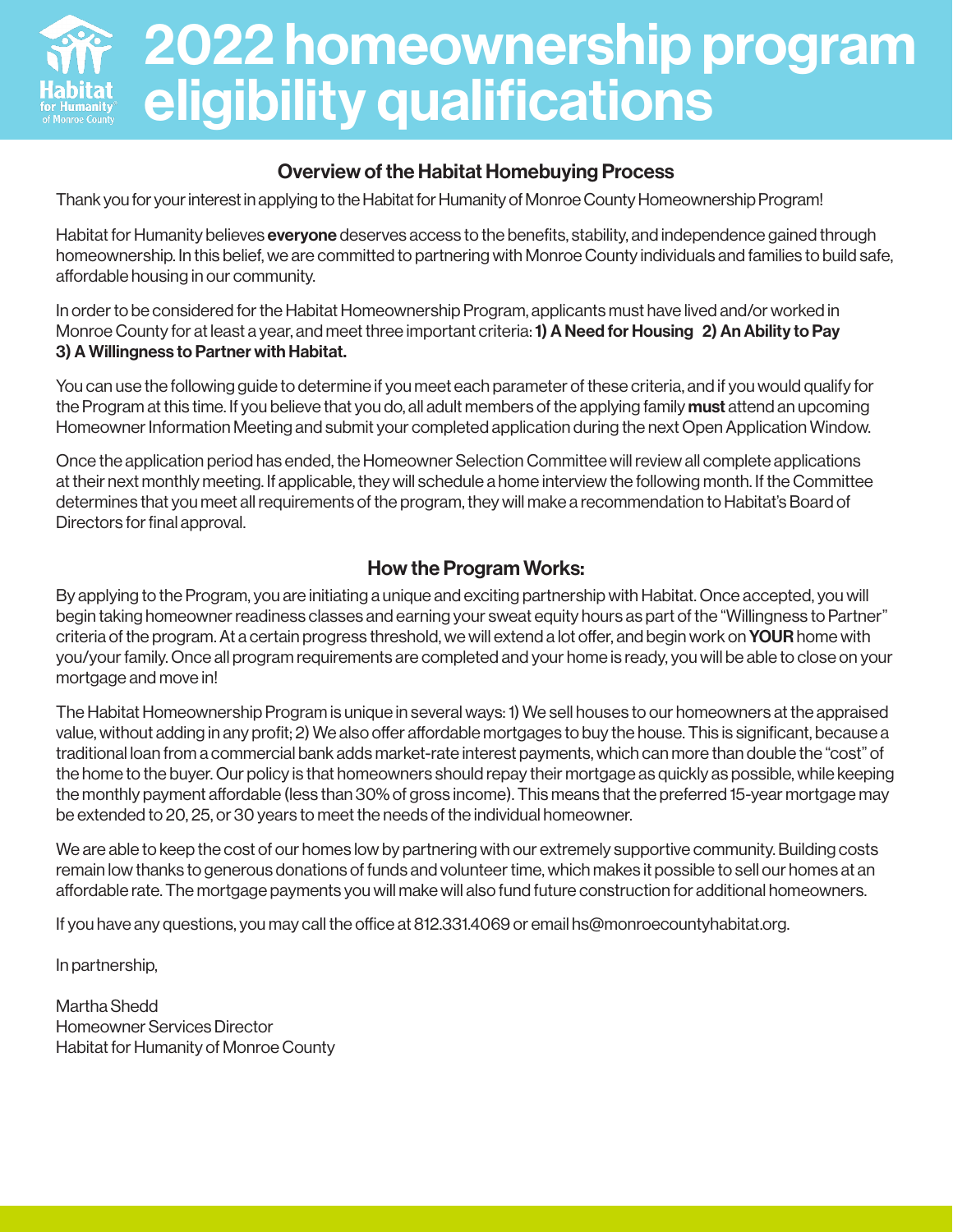# 2022 homeownership program eligibility qualifications

### In order to fill out your application, you will need the following information:

- Your housing and employment history for the last year
- Contact information for your current employer and landlord, and any from the last 12 months
- Total monthly income including all wages and any public assistance you expect to receive for at least the next three years (i.e. TANF, food stamps, Social Security, disability, Section 8 or housing voucher) and any child support or alimony you wish to declare - and your total income listed on your most recent income tax return
- Total monthly expenses, including utilities, rent, insurance, phone and Internet service, etc.
- Summary of assets, including vehicles , checking and savings accounts, etc.
- Summary of debts, including all loans, credit card balances, student loans, medical debt, outstanding bills, etc.

### The following information needs to be submitted or completed in addition to your signed homeowner application in order for your application to be considered complete:

- $\Box$  Each adult (18+ years old) in the household must attend a Homeowner Information Meeting within 12 months of a submitted application
- $\Box$  Copies of non-expired government-issued photo IDs for every adult in the household (copies can be made in the Habitat office when submitting your application)
- $\Box$  A tax transcript from the IRS for the last year's income tax return
- $\Box$  Copies of the most recent six weeks of pay-stubs from all jobs for all wage earners (excluding dependents) in the household
- $\Box$  Copies of the most recent statements for any public assistance you expect to receive for at least the next three years *(for example,* TANF, food stamps, Social Security, disability, Section 8, *etc.)*
- Copies of all applicant(s) W-2 forms from all sources of employment in the past year  $\Box$
- $\Box$  Completed landlord reference for the last 12 months -- filled out by your landlord and returned to you (additional landlord reference forms are available if you had multiple landlords in the last 12 months)
- $\Box$  Completed employer reference for the last 12 months for each job held by every wage warner (excluding dependents) in the household - filled out by the employer(s) and returned to you (additional employer reference forms are available if any wage earner had multiple employers in the last 12 months)
- $\Box$  Information for the Government Monitoring Purposes form completed
- $\Box$  Authorization to search the National Sex Offender Public Website form signed by each adult (18+)
- $\Box$  Appraisal Disclosure Notice signed by applicants
- $\Box$  IF an adult in the household does not have income, you will need to submit a Zero Income form
- $\Box$  IF you cannot supply a positive landlord reference, you are claiming your utility bills are greater than \$150/ month, OR you intend to qualify under the "Need for Hosing" criteria showing your housing cost burden is 40% or more of your income, you will need to include copies of the most recent 12 months of utility bills
- $\Box$  IF you have student loans, please include statement(s) or bill(s) showing your total monthly payment. If your student loans are in deferral, please provide a letter stating such.
- $\Box$  IF any applicant is paid in cash by their employer and they do not have pay stubs, they will need to complete Form 4506-C for the last two years, and submit tax transcripts showing cash income

Our staff is available to help answer questions you might have as you determine your eligibility in the Habitat Homeownership Program. Please call 812.331.4069 or email hs@monroecountyhabitat.org.

We aim to open the Application Window multiple times per year, but it depends on the number of families in the program and our capacity to best serve each family in a timely manner. You may call or email our Homeowner Services Team to be added to an inquiry list. When Homeowner Information Meetings & Open Application Windows are scheduled, we will share that information with you.